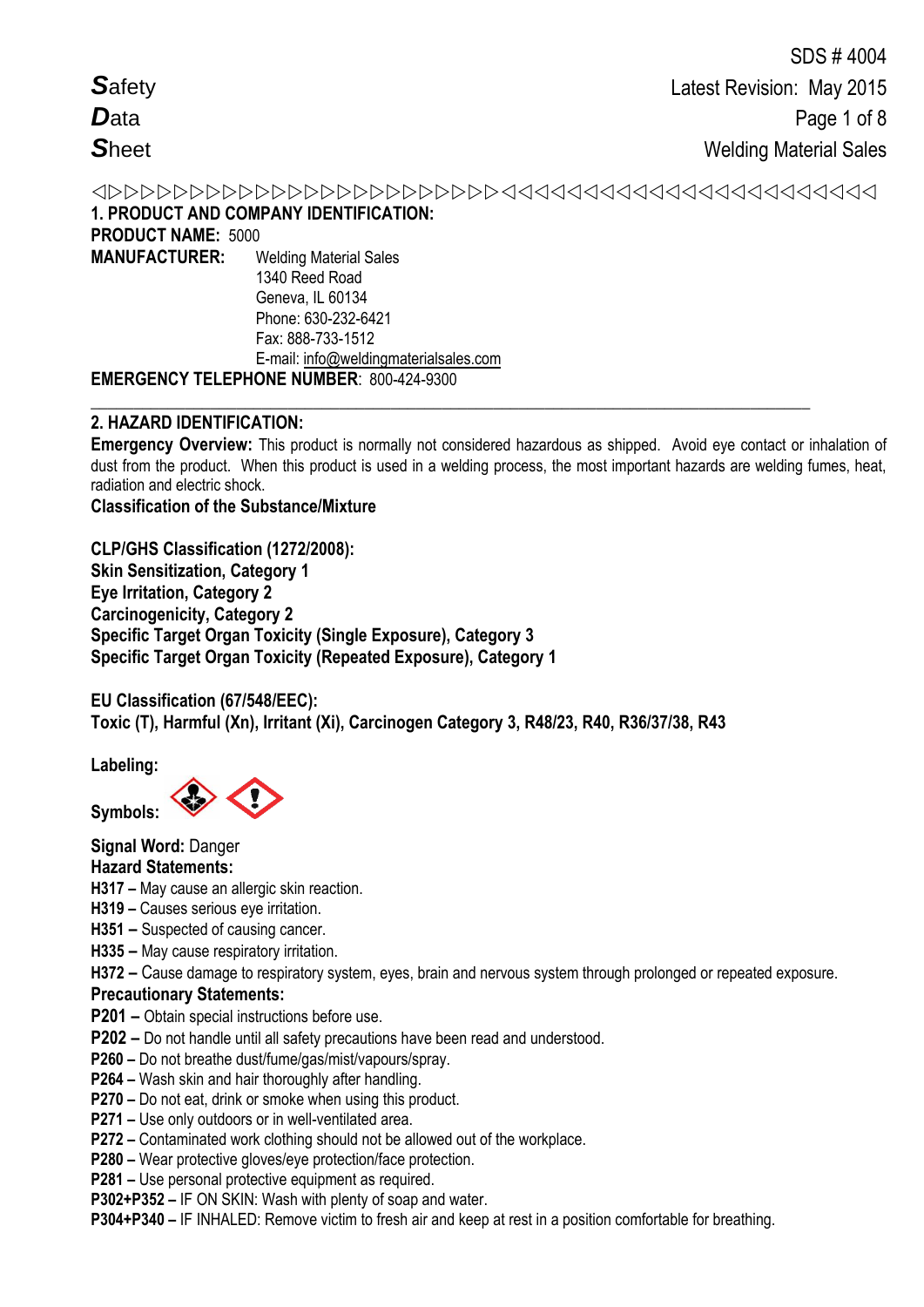**P305+P351+P338 –** IF IN EYES: Rinse cautiously with water for several minutes. Remove contact lenses, if present and easy

to do. Continue rinsing.

**P333+P313 –** IF skin irritation or rash occurs: Get medical advice/attention.

**P337+P313 –** IF eye irritation persists: Get medical advice/attention.

**P308+P313 –** IF exposed or concerned: Get medical advice/attention.

**P312 –** Call a POISON CENTER or doctor/physician if you feel unwell.

**P314 –** Get medical advice/attention if you feel unwell.

**P363 –** Wash contaminated clothing before reuse.

**P403+P233 –** Store in a well-ventilated place. Keep container tightly closed.

**P405 –** Store locked up.

**P501 –** Dispose of contents/container in accordance with local/regional/national/international regulations.

**\_\_\_\_\_\_\_\_\_\_\_\_\_\_\_\_\_\_\_\_\_\_\_\_\_\_\_\_\_\_\_\_\_\_\_\_\_\_\_\_\_\_\_\_\_\_\_\_\_\_\_\_\_\_\_\_\_\_\_\_\_\_\_\_\_\_\_\_\_\_\_\_\_\_\_\_\_\_\_\_\_\_\_**

| Chemical<br>Identity          | CAS#      | Range %  | <b>OSHA PEL</b><br>(mq/m3) | <b>ACGIH-TLV</b><br>(mg/m3) | Carcinogenicity | <b>EU Classification</b><br>(67/548/EEC)                             | <b>CLP/GHS Classification</b><br>(1272/2008)                                         |
|-------------------------------|-----------|----------|----------------------------|-----------------------------|-----------------|----------------------------------------------------------------------|--------------------------------------------------------------------------------------|
| Calcium<br>Carbonate          | 1317-65-3 | $1-11$   | 5 (as CaO)                 | 10                          | <b>No</b>       | <b>Not Dangerous</b>                                                 | <b>Not Hazardous</b>                                                                 |
| Calcium<br><b>Fluoride</b>    | 7789-75-5 | $1-11$   | $2.5$ (as F)               | $2.5$ (as F)                | <b>No</b>       | $\mathbf{X}_{(Xi)}$ R36/37/38                                        | (H315) Skin Irrit $2 \leq$<br>(H319) Eye Irrit 2A<br>(H335) STOT SE 3                |
| <b>Iron Oxide</b>             | 1309-37-1 | $1-11$   | $\overline{15}$            | 10                          | <b>No</b>       | (Xi) R36/37/38                                                       | (H315) Skin Irrit $2 \leq$<br>(H319) Eye Irrit 2A<br>(H335) STOT SE 3                |
| Graphite                      | 7782-42-5 | $1 - 11$ | 15 (Total Dust)            | $\overline{2}$              | <b>No</b>       | $Xi(Xi)$ R36/37                                                      | (H319) Eye Irrit 2A $\diamond$<br>(H335) STOT SE $3 \leq 5$                          |
| <b>Strontium</b><br>Carbonate | 1633-05-2 | $5 - 15$ | 15                         | 10                          | <b>No</b>       | <b>Not Dangerous</b>                                                 | <b>Not Hazardous</b>                                                                 |
| #Aluminum                     | 7429-90-5 | $1 - 11$ | 15                         | 10                          | <b>No</b>       | Ò<br>$(F)$ R11 – R15                                                 | (H228) Flam. Sol. 2<br>(H261) Water-react. $3 \leq 2$                                |
| <b>Magnesium</b><br>Carbonate | 546-93-0  | $1-11$   | $\overline{15}$            | 10                          | <b>No</b>       | <b>Not Dangerous</b>                                                 | <b>Not Hazardous</b>                                                                 |
| #Copper                       | 7440-50-8 | $1 - 11$ | $0.1$ (as fume)            | $0.2$ (as fume)             | <b>No</b>       | Ö<br>$(F)$ R11<br>$\frac{1}{2}$ (N) R50                              | (H228) Flam. Sol. 1<br>(H400) Aquatic Acute 1                                        |
| #Nickel                       | 7440-02-0 | $35-45$  | 1                          | 1                           | Yes             | Carc. Cat. 3<br>$\mathbf{X}_{(Xn)R40}$<br>$Xi(Xi)$ R43<br>(T) R48/23 | (H317) Skin Sens. $1 \diamondsuit$<br>(H351) Carc. $2 \leqslant$<br>(H372) STOT RE 1 |
| Iron                          | 7439-89-6 | 30 35    | 10 (as Fe2O3)              | 5 (as Fe2O3)                | <b>No</b>       | <b>Not Dangerous</b>                                                 | <b>Not Hazardous</b>                                                                 |
| Sodium<br><b>Silicate</b>     | 1344-09-8 | $1 - 11$ | <b>NR</b>                  | 5                           | <b>No</b>       | $\frac{1}{2}$ (C) R34<br>Xi) R37                                     | (H314) Skin Corr. 1B<br>(H335) STOT SE 3                                             |

# **3. COMPOSITION / INFORMATION ON INGREDIENTS:**

**Important** This section covers the materials of which the products manufactured. The fumes and gases produced during normal use of this product are covered in section 10. The term "Hazardous" in "Hazardous Material" should be interpreted as a term required and defined in OSHA Hazard Communication Standard 29CFR 1910-1200 and it does not necessarily imply the existence of hazard. The chemicals or compounds reportable by Section 313 of SARA are marked by the symbol #.

# **4. FIRST AID MEASURES:**

**Inhalation**: Remove to fresh air immediately or administer oxygen. Get medical attention immediately.

**\_\_\_\_\_\_\_\_\_\_\_\_\_\_\_\_\_\_\_\_\_\_\_\_\_\_\_\_\_\_\_\_\_\_\_\_\_\_\_\_\_\_\_\_\_\_\_\_\_\_\_\_\_\_\_\_\_\_\_\_\_\_\_\_\_\_\_\_\_\_\_\_\_\_\_\_\_\_\_\_\_\_\_**

**Skin**: Flush skin with large amounts of water. If irritation develops and persists, get medical attention.

**Eye:** Flush eyes with water for at least 15 minutes. Get medical attention.

**Ingestion:** Obtain medical attention immediately if ingested.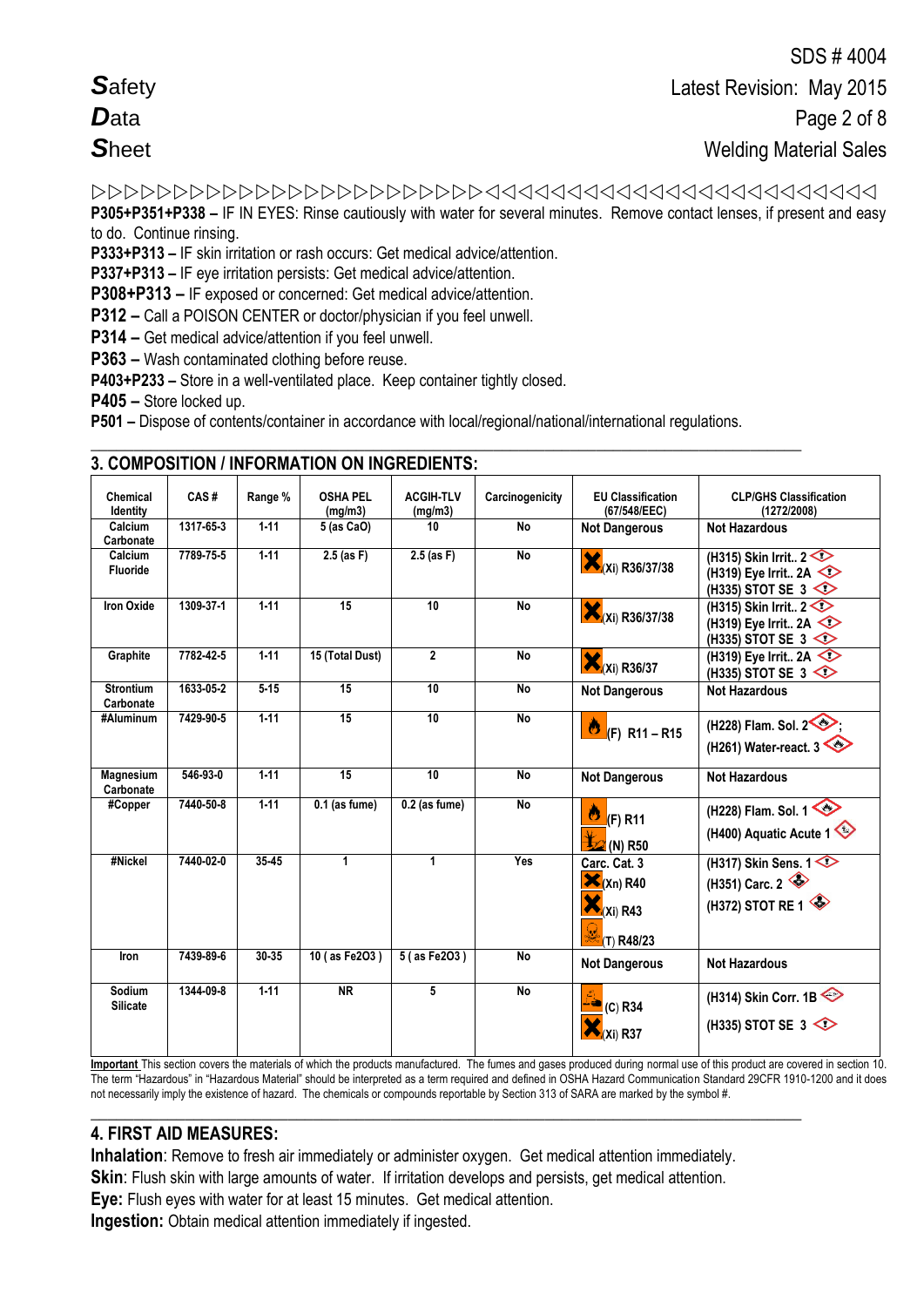**Electric Shock:** Disconnect and turn off the power. Use a nonconductive material to pull victim away from contact with live parts or wires. Immediately contact a physician.

**\_\_\_\_\_\_\_\_\_\_\_\_\_\_\_\_\_\_\_\_\_\_\_\_\_\_\_\_\_\_\_\_\_\_\_\_\_\_\_\_\_\_\_\_\_\_\_\_\_\_\_\_\_\_\_\_\_\_\_\_\_\_\_\_\_\_\_\_\_\_\_\_\_\_\_\_\_\_\_\_\_\_\_**

# **5. FIRE-FIGHTING MEASURES:**

**Suitable Extinguishing Media:** Use water spray, alcohol-resistant foam, dry chemical or carbon dioxide. Welding arcs and sparks can ignite combustible and flammable materials. Use the extinguishing media recommended for the burning material and fire situation.

# **Unsuitable Extinguishing Media:** Not applicable

**Specific Hazards Arising From Chemical:** Not applicable

Hydrogen fluoride, Calcium oxide, Iron oxides, Carbon oxides, Strontium oxides, Aluminium oxide, Copper oxides, Nickel/nickel oxides, Sodium oxides, Silicon oxides.

**Protective Equipment:** Fire fighters should wear complete protective clothing including self-contained breathing apparatus.

### **\_\_\_\_\_\_\_\_\_\_\_\_\_\_\_\_\_\_\_\_\_\_\_\_\_\_\_\_\_\_\_\_\_\_\_\_\_\_\_\_\_\_\_\_\_\_\_\_\_\_\_\_\_\_\_\_\_\_\_\_\_\_\_\_\_\_\_\_\_\_\_\_\_\_\_\_\_\_\_\_\_\_\_ 6. ACCIDENTAL RELEASE MEASURES:**

**Personal Precautions:** Refer to section 8.

**Environment Precautions:** Refer to section 13.

**Cleaning Measures:** Solid objects may be picked up and placed into a container. Liquids or pastes should be scooped up and placed into a container. Wear proper protective equipment while handling these materials. Do not discard as refuse.

**\_\_\_\_\_\_\_\_\_\_\_\_\_\_\_\_\_\_\_\_\_\_\_\_\_\_\_\_\_\_\_\_\_\_\_\_\_\_\_\_\_\_\_\_\_\_\_\_\_\_\_\_\_\_\_\_\_\_\_\_\_\_\_\_\_\_\_\_\_\_\_\_\_\_\_\_\_\_\_\_\_\_\_**

**\_\_\_\_\_\_\_\_\_\_\_\_\_\_\_\_\_\_\_\_\_\_\_\_\_\_\_\_\_\_\_\_\_\_\_\_\_\_\_\_\_\_\_\_\_\_\_\_\_\_\_\_\_\_\_\_\_\_\_\_\_\_\_\_\_\_\_\_\_\_\_\_\_\_\_\_\_\_\_\_\_\_\_**

# **7. HANDLING AND STORAGE:**

Precautions for Safe Handling: Handle with care to avoid stings or cuts. Wear gloves when handling welding consumables. Avoid exposure to dust. Do not ingest. Some individuals can develop an allergic reaction to certain materials. Retain all warning and identity labels.

**Conditions for Safe Storage:** Store in dry place in closed packages. Keep separate from chemical substances like acids and strong bases, which could cause chemical reactions.

# **8. EXPOSURE CONTROLS/ PERSONAL PROTECTION:**

**Engineering Controls:** Avoid exposure to welding fumes, radiation, spatter, electric shock, heated materials and dust. Ensure sufficient ventilation, local exhaust, or both, to keep welding fumes and gases from breathing zone and general area. Keep work place and protective clothing clean and dry. Train welders to avoid contact with live electrical parts and insulate conductive parts. Check condition of protective clothing and equipment on a regular basis.

**Exposure limits:** Use industrial hygiene equipment to ensure that exposure does not exceed applicable national exposure limits. The limits defined under section 3 can be used as guidance. Unless noted, all values are for 8 hour time weighted average. For information about welding fume analysis refer to section 10.

**Biological limits:** No available data

# **Personal protection:**

**Respiratory protection:** Use an air purifying dust respirator when welding or brazing in a confined space, or when local exhaust or ventilation is not sufficient to keep exposure values within safe limits.

**Hands protection:** Wear appropriate gloves to prevent skin contact.

# **EN 12477: Protection gloves for welders**

| <b>Requirements (EN Levels)</b> | Type A | Type B |
|---------------------------------|--------|--------|
| <b>Abrasion (Cycles)</b>        | 2(500) | 1(100) |
| Cut (Factor)                    | 1(1.2) | 1(1.2) |
| <b>Tear (Newton)</b>            | 2(25)  | 1(10)  |
| <b>Puncture (Newton)</b>        | 2(60)  | 1(20)  |
| <b>Burning Behaviour</b>        | 3      |        |
| <b>Contact Heat</b>             |        |        |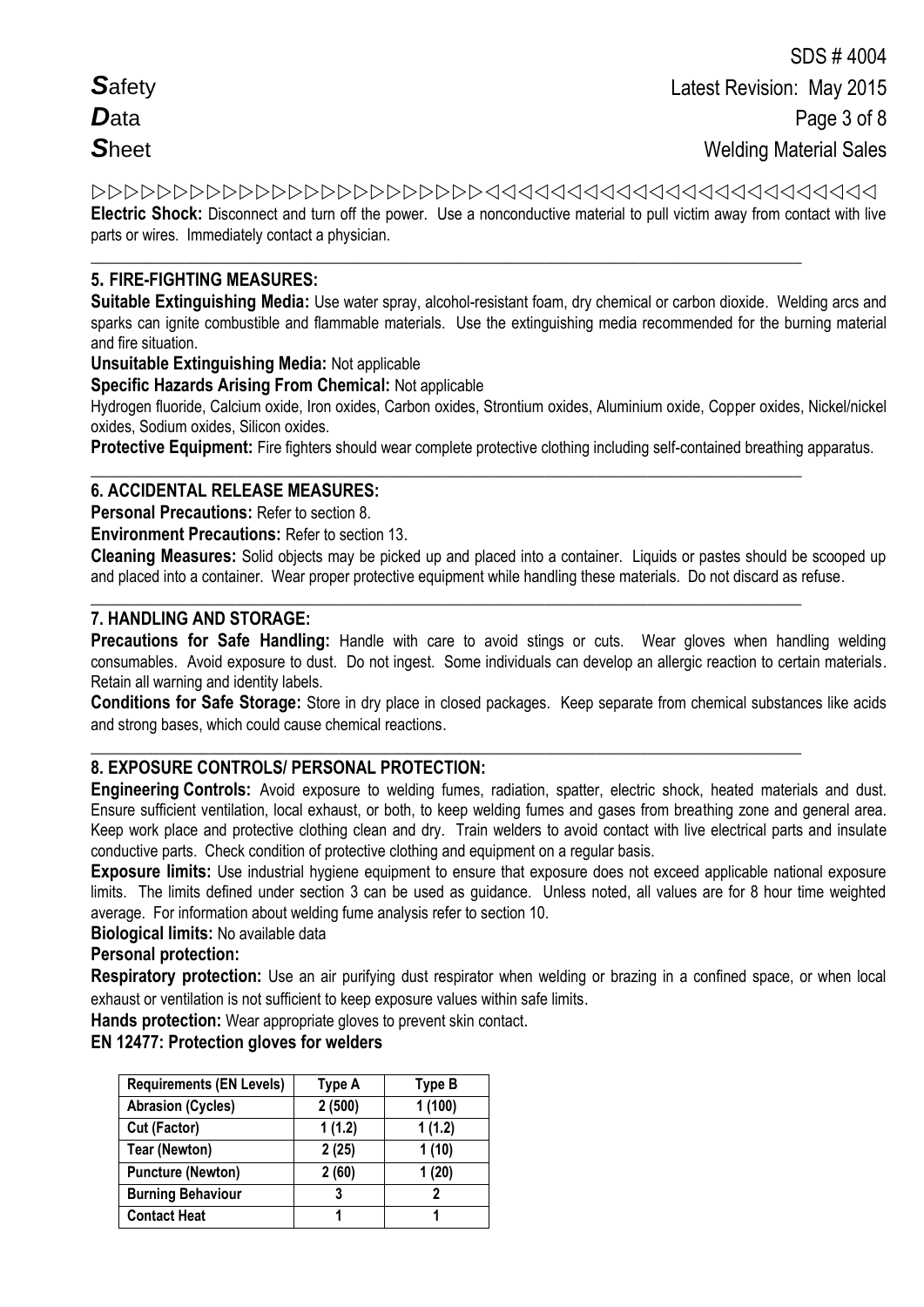| <b>Convective Heat</b> |       |        |
|------------------------|-------|--------|
| <b>Small Splashes</b>  |       |        |
| <b>Dexterity</b>       | 1(11) | 4(6.5) |

Type B gloves are recommended when high dexterity is required as for TIG welding, while type A gloves are recommended for other welding processes. The contact temp (ºC) is 100 and the threshold time (seconds) >15. **Eyes protection:** Welder's helmet or face shield with colour absorbing lenses. Shield and filter to provide protection from harmful UV radiation, infra red and molten metal approved to standard EN379. Filter shade to be a minimum of shade 9.

**Skin protection:** Heat-resistant protective clothing. Wear safety boots, apron, arm and shoulder protection. Keep protective clothing clean and dry. Clothing should be selected to suit the level, duration and purpose of the welding activity.

|                                    | Class 1                                                                                                                                                                                                                                                                                       |  |  |
|------------------------------------|-----------------------------------------------------------------------------------------------------------------------------------------------------------------------------------------------------------------------------------------------------------------------------------------------|--|--|
| <b>Impact of Spatter</b>           | 15 Drops                                                                                                                                                                                                                                                                                      |  |  |
| <b>Heat Transfer (radiation)</b>   | RHTI 24 $\geq$ 7 seconds                                                                                                                                                                                                                                                                      |  |  |
| <b>Process</b>                     | Manual welding with light formation of spatter and drops<br><b>Gas Welding</b><br>٠<br><b>TIG Welding</b><br><b>MIG Welding</b><br>Micro plasma welding<br>$\bullet$<br><b>Brazing</b><br>$\bullet$<br><b>Spot Welding</b><br><b>MMA Welding (with rutile-covered electrode)</b><br>$\bullet$ |  |  |
| Environmental<br><b>Conditions</b> | <b>Operation of machines</b><br>Oxygen cutting machines<br>٠<br><b>Plasma cutting machines</b><br>$\bullet$<br><b>Resistance welding machines</b><br>٠<br><b>Machines for thermal spraying</b><br>$\bullet$<br><b>Bench welding</b>                                                           |  |  |

| <b>Impact of Spatter</b><br>25 Drops |                                                                                                                                                                                                                                                                                                                                                                                                                  |  |  |
|--------------------------------------|------------------------------------------------------------------------------------------------------------------------------------------------------------------------------------------------------------------------------------------------------------------------------------------------------------------------------------------------------------------------------------------------------------------|--|--|
| <b>Heat Transfer (radiation)</b>     | RHTI 24 $\geq$ 16 seconds                                                                                                                                                                                                                                                                                                                                                                                        |  |  |
| <b>Process</b>                       | Manual welding with heavy formation of spatter and drops<br>MMA welding (with basic or cellulose-covered electrodes)<br>$\bullet$<br>MAG welding (with CO2 or mixed gases)<br>٠<br><b>MIG Welding (with high current)</b><br>$\bullet$<br>Self shielded flux core arc welding<br>$\bullet$<br>Plasma cutting<br>٠<br>Gouging<br>$\bullet$<br>Oxygen cutting<br>$\bullet$<br><b>Thermal spraying</b><br>$\bullet$ |  |  |
| Environmental<br><b>Conditions</b>   | <b>Operation of machines</b><br>In confined spaces<br>$\bullet$                                                                                                                                                                                                                                                                                                                                                  |  |  |
|                                      | At overhead welding/cutting or in comparable constrained<br>$\bullet$<br>positions                                                                                                                                                                                                                                                                                                                               |  |  |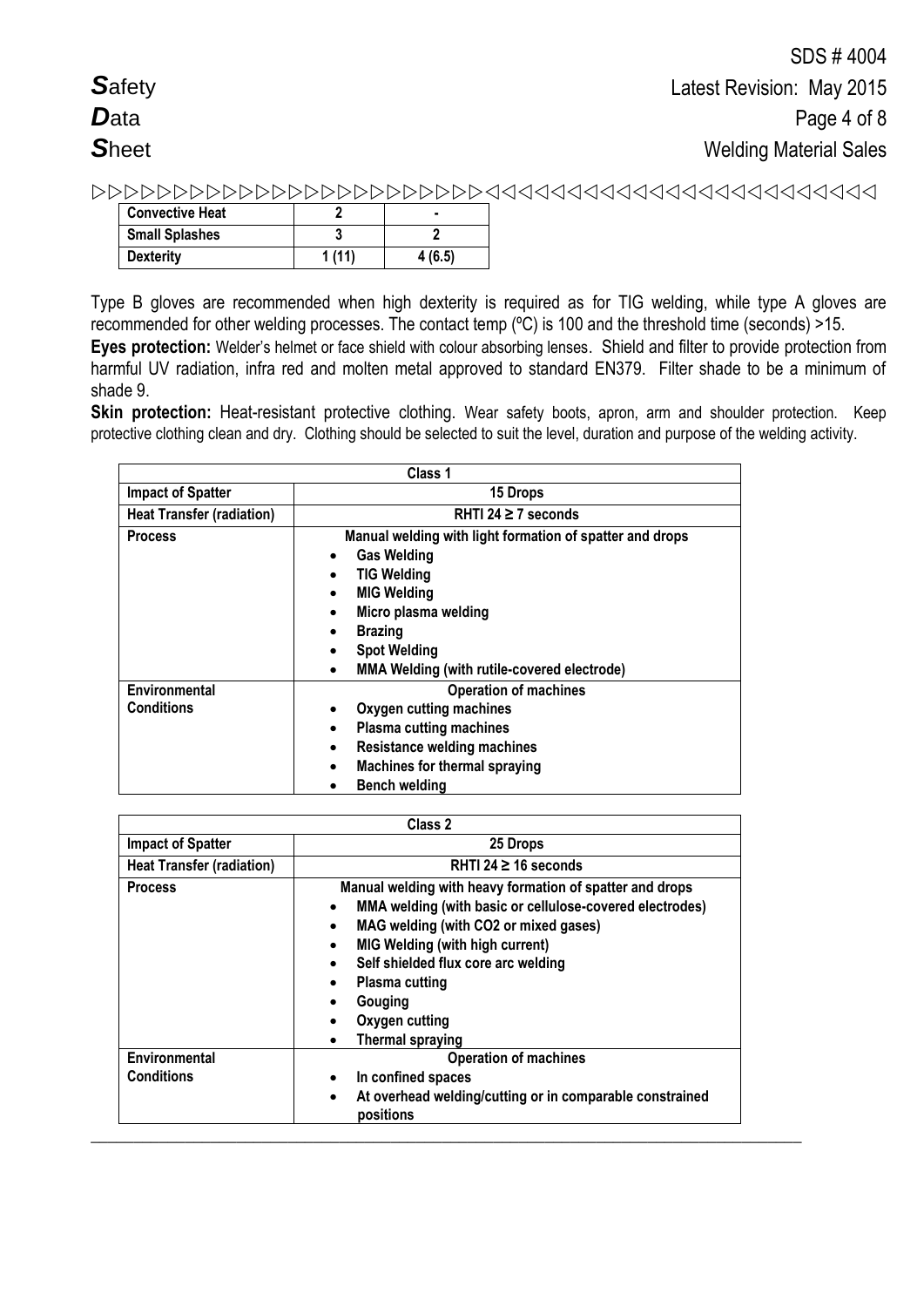**Safety**  $\mathbf{D}_{\text{ata}}$ Sheet

# 9. PHYSICAL AND CHEMICAL PROPERTIES:

Appearance: Solid. **Color: Black** Odor: Odorless **Odor Threshold: Not Available** pH Value: Not Available Melting Point/Melting Range: 1560 - 2000° F, 850 - 1100° C **Freezing Point: Not Available Boiling Point/Boiling Range: Not Available** Flash point: Not Available **Evaporation Rate: Not Available** Self-in flammability: Not Available **Explosion limits: Not Available** Vapor pressure: Not Available Vapor density: Not Available Density at 20°C: Not Available Relative density: 6-9 g/cm3 Solubility: Insoluble in water. Partition coefficient: Not Available **Auto-ignition temperature: Not Available Decomposition temperature: Not Available** Other Information: No available data.

# 10. STABILITY AND REACTIVITY:

**Chemical Stability:** This product is stable under normal conditions.

Hazardous Reactions: Contact with chemical substances like acids or strong bases cause generation of gas.

Conditions to Avoid: Copper can form an unstable acetylide if in contact with acetylene gas.

Incompatible Materials: Strong Oxidizers; Ammonia; Azides; Bromates; Chlorates, and Iodates of Alkali and Alkali Earth Metals; Halogens; Alkaline Hydroxides. Reacts with acids.

Hazardous Decomposition Products: When this product is used in a welding process, hazardous decomposition product would include those from volatilization, reaction or oxidation of the material listed in section 3 and those from the base metal and coating. The amount of fumes generated from this product varies with welding parameters and dimensions.

The rest is not analyzed, according to available standards. Refer to applicable national exposure limits for fume compounds, including those exposure limits for fume compounds found in section 3. Reasonably expected gaseous products would include carbon oxides, nitrogen oxides and ozone. Air contaminants around the welding area can be affected by the welding process and influence the composition and quality of fumes and gases produced.

#### $11.$ **TOXICOLOGICAL INFORMATION:**

Signs and Symptoms of Overexposure: Inhalation of welding fumes and gases can be dangerous to your health. Classification of welding fumes is difficult because of varying base materials, coatings, air contaminants and processes. The Internal Agency for Research on Cancer has classified welding fumes as possible carcinogenic to humans (Group 2B).

Acute Effects: Overexposure to welding fumes may result in symptoms like metal fume fever, dizziness, nausea, dryness or irritation of the nose, throat or eves. Copper: Acute exposure to copper may cause capillary damage, headache, cold sweat. weak pulse, kidney and liver damage, central nervous system excitation followed by depression, jaundice, convulsions, paralysis and coma. Death may occur from shock or renal failure.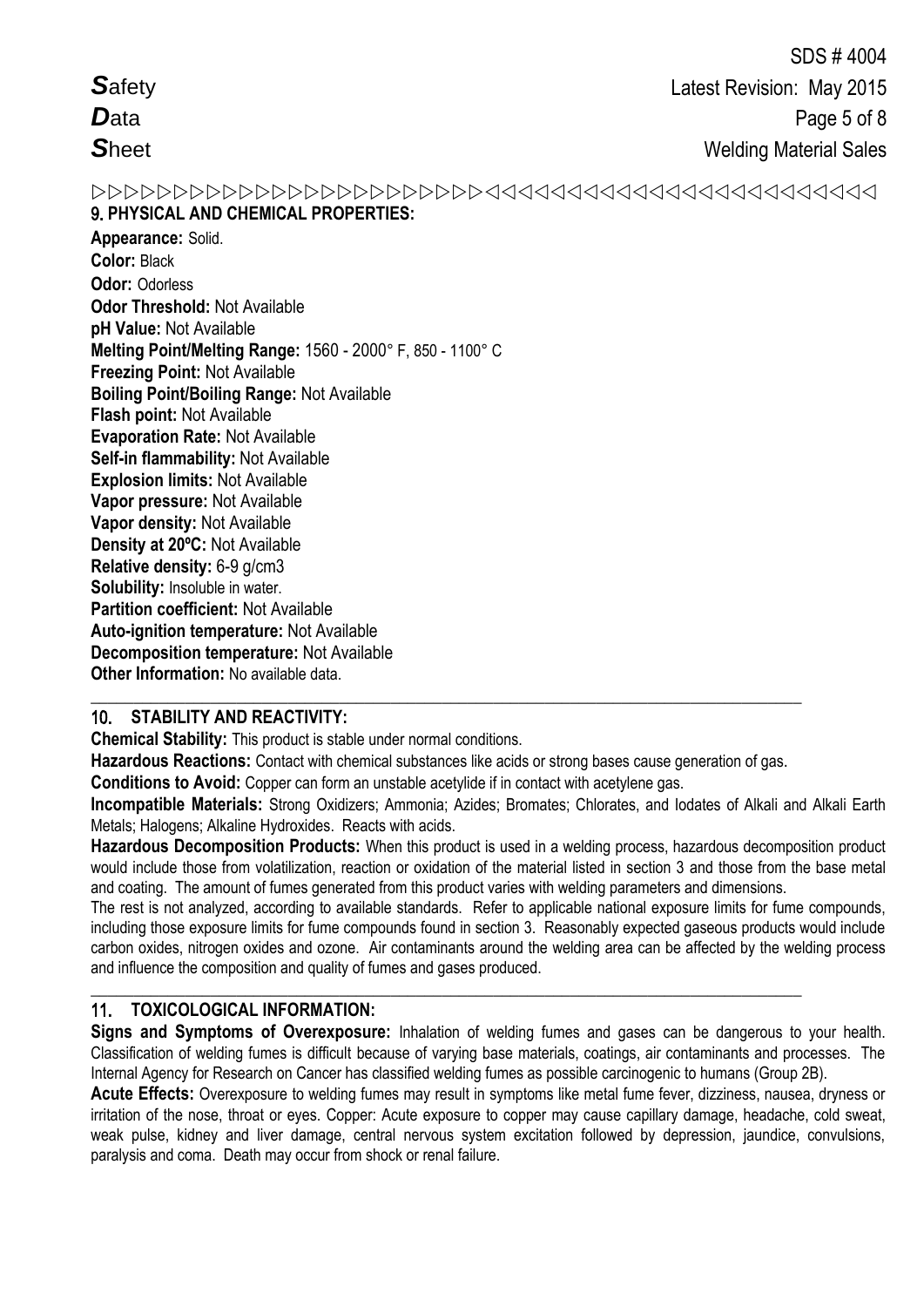# Welding Material Sales

| LD/LC50 Values that are relevant for classification |             |                      |  |  |
|-----------------------------------------------------|-------------|----------------------|--|--|
| Calcium Carbonate 1317-65-3                         |             |                      |  |  |
| Oral                                                | LD50        | >2000 mg/kg (rat)    |  |  |
| <b>Inhalation</b>                                   | <b>LC50</b> | $>3$ mg/L/4hr. (rat) |  |  |
| Dermal                                              | LD50        | >2000 mg/kg (rat)    |  |  |

| LD/LC50 Values that are relevant for classification         |      |                   |  |  |
|-------------------------------------------------------------|------|-------------------|--|--|
| Calcium Fluoride 7789-75-5                                  |      |                   |  |  |
| Oral                                                        | LD50 | >2000 mg/kg (rat) |  |  |
| <b>LC50</b><br>>5070 mg/m3/4 hr. (rat)<br><b>Inhalation</b> |      |                   |  |  |

| LD/LC50 Values that are relevant for classification |             |                        |  |  |
|-----------------------------------------------------|-------------|------------------------|--|--|
| Aluminum 7429-90-5                                  |             |                        |  |  |
| Oral                                                | LD50        | >15900 mg/kg (rat)     |  |  |
| <b>Inhalation</b>                                   | <b>LC50</b> | >.888 mg/L/4 hr. (rat) |  |  |
| <b>LC50</b><br>.12 mg/l (96h) (rainbow trout)       |             |                        |  |  |

| LD/LC50 Values that are relevant for classification |             |                        |  |  |
|-----------------------------------------------------|-------------|------------------------|--|--|
| Copper 7440-50-8                                    |             |                        |  |  |
| Oral                                                | LD50        | >2000 mg/kg (rat)      |  |  |
| Dermal                                              | LD50        | >2000 mg/kg (rat)      |  |  |
| <b>Inhalation</b>                                   | <b>LC50</b> | >5.11 mg/L/4 hr. (rat) |  |  |

| LD/LC50 Values that are relevant for classification          |      |                   |  |  |
|--------------------------------------------------------------|------|-------------------|--|--|
| Nickel 7440-02-0                                             |      |                   |  |  |
| Oral                                                         | LD50 | >9000 mg/kg (rat) |  |  |
| <b>LC50</b><br>$>10.2$ mg/L/1 hr. (rat)<br><b>Inhalation</b> |      |                   |  |  |

| LD/LC50 Values that are relevant for classification |      |                   |  |  |
|-----------------------------------------------------|------|-------------------|--|--|
| lron 7439-89-6                                      |      |                   |  |  |
| Oral                                                | LD50 | 30000 mg/kg (rat) |  |  |

**Chronic Effects:** Overexposure to welding fumes may affect pulmonary function and eyes. Pre-existing pulmonary diseases (e.g., bronchitis, asthma) may be aggravated by inhalation exposure, particularly as fume. Chronic copper poisoning is typified by hepatic cirrhosis, brain damage and demyelination, kidney defects and copper deposition in the cornea as exemplified by humans with Wilson's disease. It has also been reported that copper poisoning has led to haemolytic anemia and accelerates arteriosclerosis. Prolonged inhalation of nickel (Classified 2B by IARC and R by NTP) above safe exposure limits may cause cancer. Long term inhalation exposure to iron (oxide fume or dust) can cause siderosis.

# **12. ECOLOGICAL INFORMATION:**

**Toxicity:** Welding rods contain metals which are considered to be very toxic towards aquatic organisms. Finely divided welding rods are therefore considered harmful to aquatic organisms.

**\_\_\_\_\_\_\_\_\_\_\_\_\_\_\_\_\_\_\_\_\_\_\_\_\_\_\_\_\_\_\_\_\_\_\_\_\_\_\_\_\_\_\_\_\_\_\_\_\_\_\_\_\_\_\_\_\_\_\_\_\_\_\_\_\_\_\_\_\_\_\_\_\_\_\_\_\_\_\_\_\_\_\_**

**Persistence and Degradability:** The welding rods consist of elements that can not degrade any further in the environment. **Bio accumulative Potential:** Welding rods contain heavy metals which bio accumulates in the food chain. The following figures are the bio concentration factor (BCF) for the substances on their own.

BCF: Aluminum, BCF: 18 Copper, BCF: 29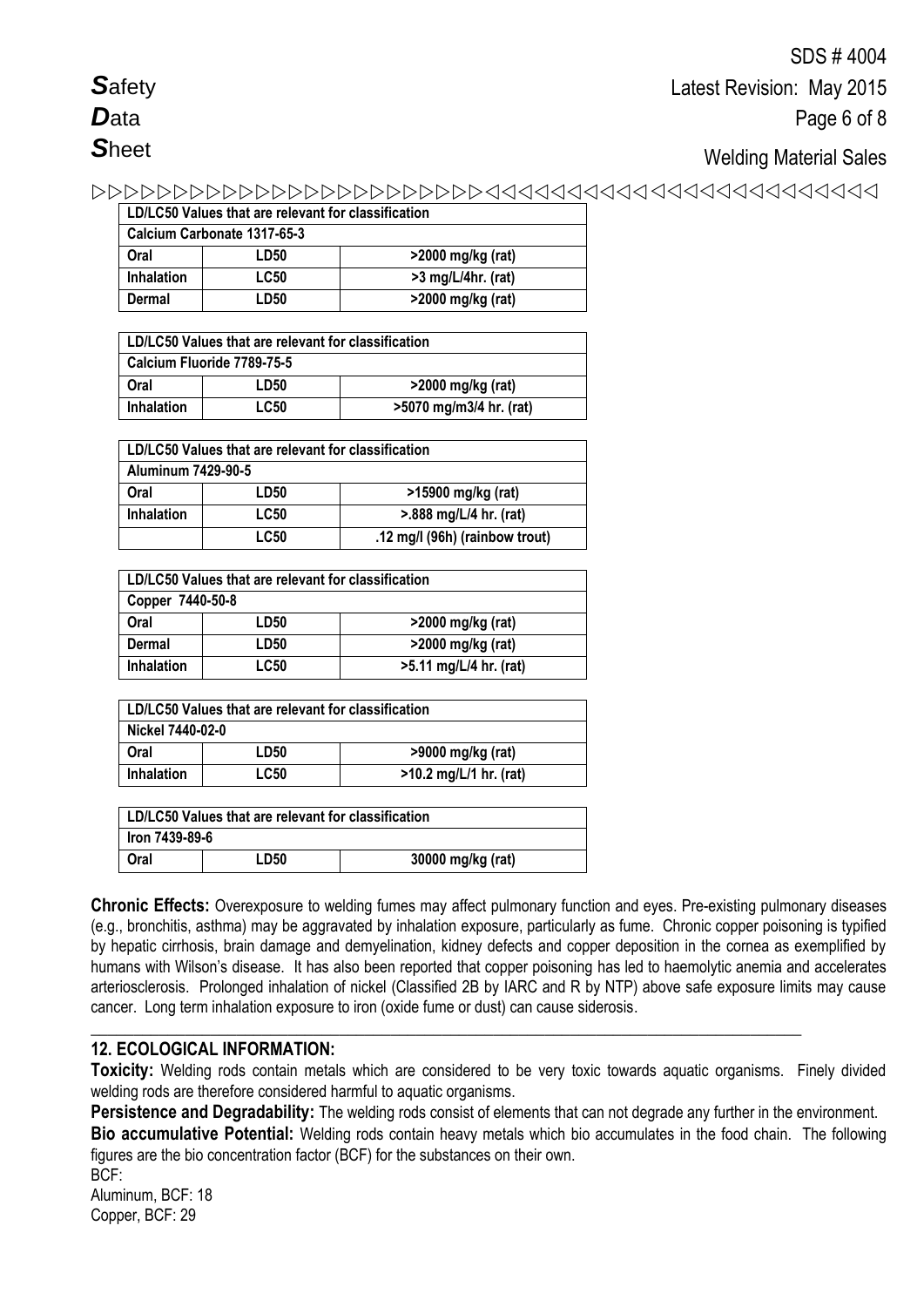# Nickel, BCF: 16

Iron, BCF: 140000

**Mobility in Soil:** Welding rods are not soluble in water or soil. Particles formed by working welding rods can be transported in the air.

**Other Adverse Effects:** In massive form, welding rods present no hazards to the aquatic environment.

**\_\_\_\_\_\_\_\_\_\_\_\_\_\_\_\_\_\_\_\_\_\_\_\_\_\_\_\_\_\_\_\_\_\_\_\_\_\_\_\_\_\_\_\_\_\_\_\_\_\_\_\_\_\_\_\_\_\_\_\_\_\_\_\_\_\_\_\_\_\_\_\_\_\_\_\_\_\_\_\_\_\_\_**

**\_\_\_\_\_\_\_\_\_\_\_\_\_\_\_\_\_\_\_\_\_\_\_\_\_\_\_\_\_\_\_\_\_\_\_\_\_\_\_\_\_\_\_\_\_\_\_\_\_\_\_\_\_\_\_\_\_\_\_\_\_\_\_\_\_\_\_\_\_\_\_\_\_\_\_\_\_\_\_\_\_\_\_**

Welding materials could degrade into components originating from the materials used in the welding process. Avoid exposure to conditions that could lead to accumulation in soils or groundwater. Harmful to aquatic organisms, may cause long-term adverse effects in the aquatic environment.

# **13. DISPOSAL CONSIDERATIONS:**

**Product:** For product elimination, consult recycling companies or appropriate local authority.

**USA RCRA:** In their intended manner of use, this product should not be released into the environment and may cause long lasting harmful effects to aquatic life. Residue from welding consumables and processes could degrade and accumulate in soils and groundwater.

**Package:** May be disposed in approved landfills provided local regulations are observed.

# **14. TRANSPORT INFORMATION:**

**UN-number:** Welding rods are not classified as dangerous goods for transport and has no UN number.

**UN proper shipping name:** Welding rods are not classified as dangerous goods for transport and has no UN proper shipping name.

**Transport hazard class:** Welding rods are not classified as dangerous goods for transport.

**Packing group:** There are not any special precautions with which a user should or must comply or be aware of in connection with transport or conveyance either within or outside premises.

**Environmental hazards:** Welding rods are not environmentally hazardous according to the criteria of the UN Model Regulations (as reflected in the IMDG Code, ADR, RID and AND) and/or a marine pollutant to the IMDG Code.

**Special precautions for users:** There are not any special precautions which a user should or must comply or be aware of in connection with transport or conveyance either within or outside premises of the welding rod.

**Transport in Bulk According to Annex III MARPOL 73/78 and the IBC Code:** Welding rods in massive form do not subject under MARPOL 73/78 and the IBC Code. Not applicable – product is transported only in packaged form.

**\_\_\_\_\_\_\_\_\_\_\_\_\_\_\_\_\_\_\_\_\_\_\_\_\_\_\_\_\_\_\_\_\_\_\_\_\_\_\_\_\_\_\_\_\_\_\_\_\_\_\_\_\_\_\_\_\_\_\_\_\_\_\_\_\_\_\_\_\_\_\_\_\_\_\_\_\_\_\_\_\_\_\_**

# **15. REGULATORY INFORMATION:**

**Safety, health and environment regulations/legislation specific for the substance or mixture:** Read and understand the manufacturer's instructions, your employer's safety practices and the health and safety instructions on the label. Observe any federal and local regulations. Take precautions when welding and protect yourself and others.

**Warning:** Welding fumes and gases are hazardous to your health and may damage lungs and other organs. Use adequate ventilation.Electric shock can kill. Arc rays and sparks can injure eyes and burn skin. Wear correct hand, head, eye and body protection.

### **Chemical safety assessment:** No

USA: Under the OSHA Hazard Communication Standard, this product is considered hazardous. This product contains or produces a chemical known to the state of California to cause cancer and birth defects (or other reproductive harm). (California Health & Safety Code § 25249.5 et seq.) United States EPA Toxic Substance Control Act: All constituents of this product are on the TSCA inventory list or are excluded from listing.

### **EPCRA/SARA Title III Toxic Chemicals**

The following metallic components are listed as SARA 313 "Toxic Chemicals" and potential subject to annual SARA reporting. See Section 3 for weight percentage.

| <b>Ingredient Name</b> | Disclosure Threshold           |
|------------------------|--------------------------------|
| <b>Aluminum</b>        | 15 mg/m $3$                    |
| Copper                 | $0.1 \text{ mg/m}$ 3 (as Fume) |
| <b>Nickel</b>          | 1 mg/m $3$                     |